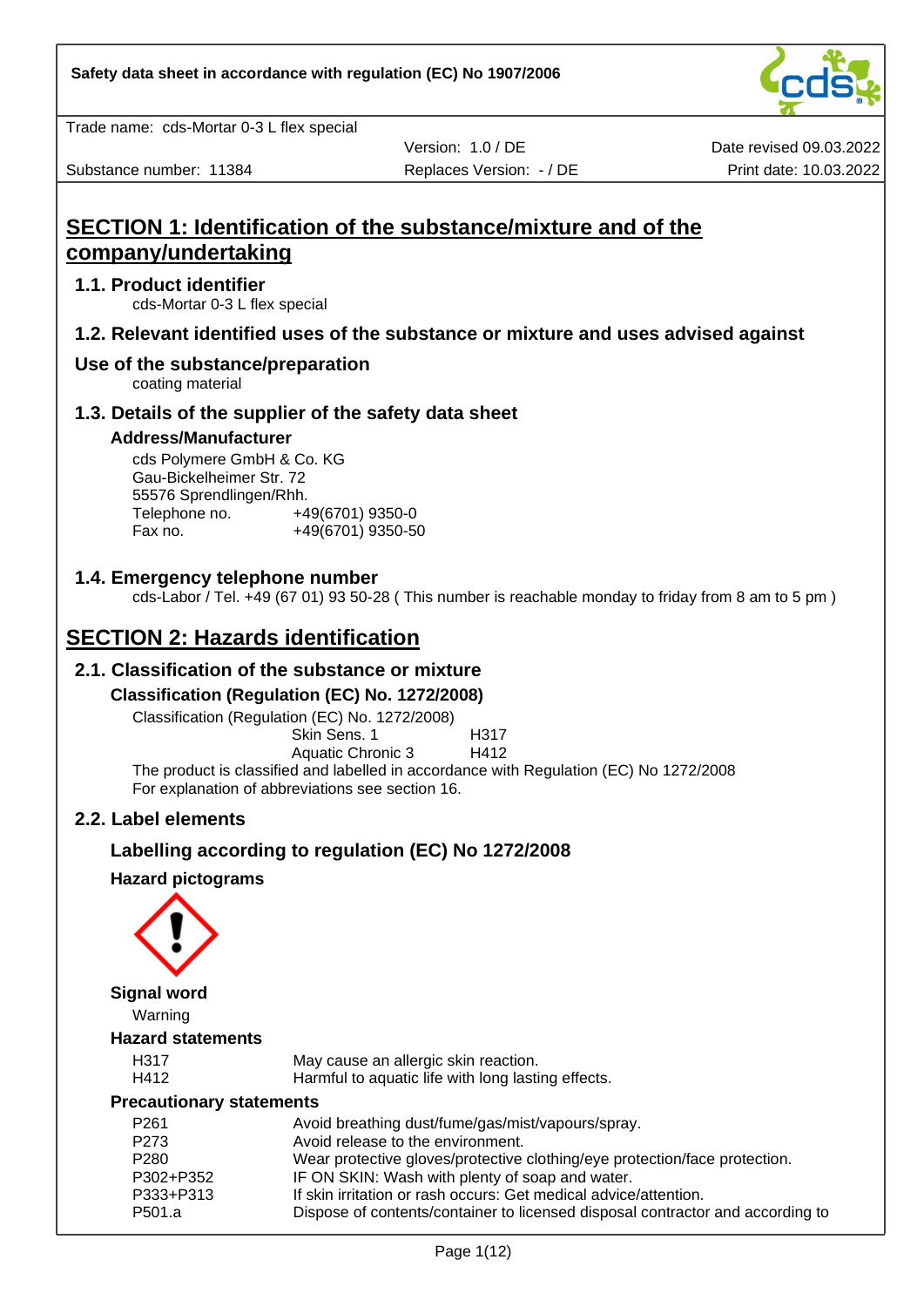| Safety data sheet in accordance with regulation (EC) No 1907/2006 |                                                                                 |              |                          |                                                                              |
|-------------------------------------------------------------------|---------------------------------------------------------------------------------|--------------|--------------------------|------------------------------------------------------------------------------|
| Trade name: cds-Mortar 0-3 L flex special                         |                                                                                 |              |                          |                                                                              |
|                                                                   | Version: 1.0 / DE                                                               |              |                          | Date revised 09.03.2022                                                      |
| Substance number: 11384                                           |                                                                                 |              | Replaces Version: - / DE | Print date: 10.03.2022                                                       |
|                                                                   | official state regulations.                                                     |              |                          |                                                                              |
|                                                                   | Hazardous component(s) to be indicated on label (Regulation (EC) No. 1272/2008) |              |                          |                                                                              |
| contains                                                          | isomer mixture; Bis[4-(2,3-epoxypropoxy)phenyl]propane                          |              |                          | Oxirane, mono[(C12-14-alkyloxy)methyl] derivs. Bisphenol-F-diglycidyl ether, |
| 2.3. Other hazards<br>No special hazards have to be mentioned.    |                                                                                 |              |                          |                                                                              |
| <b>SECTION 3: Composition/information on ingredients</b>          |                                                                                 |              |                          |                                                                              |
| <b>Hazardous ingredients</b>                                      |                                                                                 |              |                          |                                                                              |
|                                                                   |                                                                                 |              |                          |                                                                              |
| Bis[4-(2,3-epoxypropoxy)phenyl]propane<br>CAS No.                 | 1675-54-3                                                                       |              |                          |                                                                              |
| EINECS no.                                                        | 216-823-5                                                                       |              |                          |                                                                              |
| Registration no.                                                  | 01-2119456619-26-XXXX                                                           |              |                          |                                                                              |
| Concentration                                                     | 2,5<br>$>=$                                                                     | $\lt$        | 5                        | $\frac{0}{0}$                                                                |
|                                                                   | Classification (Regulation (EC) No. 1272/2008)<br>Skin Irrit. 2                 | H315         |                          |                                                                              |
|                                                                   | Skin Sens. 1B                                                                   | H317         |                          |                                                                              |
|                                                                   | Eye Irrit. 2                                                                    | H319         |                          |                                                                              |
|                                                                   | <b>Aquatic Chronic 2</b>                                                        | H411         |                          |                                                                              |
|                                                                   | Concentration limits (Regulation (EC) No. 1272/2008)                            |              |                          |                                                                              |
|                                                                   | Eye Irrit. 2<br>H319                                                            | $>= 5$       |                          |                                                                              |
|                                                                   | Skin Irrit. 2<br>H315                                                           | $>= 5$       |                          |                                                                              |
|                                                                   | Bisphenol-F-diglycidyl ether, isomer mixture                                    |              |                          |                                                                              |
| CAS No.                                                           | 9003-36-5                                                                       |              |                          |                                                                              |
| EINECS no.<br>Registration no.                                    | 701-263-0<br>01-2119454392-40-0003                                              |              |                          |                                                                              |
| Concentration                                                     | 1<br>$>=$                                                                       | $\prec$      | 3                        | %                                                                            |
|                                                                   | Classification (Regulation (EC) No. 1272/2008)                                  |              |                          |                                                                              |
|                                                                   | Skin Irrit. 2                                                                   | H315         |                          |                                                                              |
|                                                                   | Skin Sens. 1                                                                    | H317         |                          |                                                                              |
|                                                                   | <b>Aquatic Chronic 2</b>                                                        | H411<br>H319 |                          |                                                                              |
|                                                                   | Eye Irrit. 2                                                                    |              |                          |                                                                              |
|                                                                   | Oxirane, mono[(C12-14-alkyloxy)methyl] derivs.                                  |              |                          |                                                                              |
| CAS No.                                                           | 68609-97-2                                                                      |              |                          |                                                                              |
| EINECS no.                                                        | 271-846-8                                                                       |              |                          |                                                                              |
| Registration no.                                                  | 01-2119485289-22-0007<br>1                                                      |              |                          | %                                                                            |
| Concentration                                                     | $>=$<br>Classification (Regulation (EC) No. 1272/2008)                          | $\,<\,$      | 3                        |                                                                              |
|                                                                   | Skin Irrit. 2                                                                   | H315         |                          |                                                                              |
|                                                                   | Skin Sens. 1                                                                    | H317         |                          |                                                                              |
|                                                                   |                                                                                 |              |                          |                                                                              |
| <b>SECTION 4: First aid measures</b>                              |                                                                                 |              |                          |                                                                              |

 $\overline{\phantom{a}}$ 

# **4.1. Description of first aid measures**

#### **General information**

Remove contaminated, soaked clothing immediately and dispose of safely. Adhere to personal protective measures when giving first aid. Clean body thoroughly (bath, shower). In any case show the physician the Safety Data Sheet.

# **After inhalation**

Ensure supply of fresh air. When vapours are intensively inhaled, seek medical help immediately.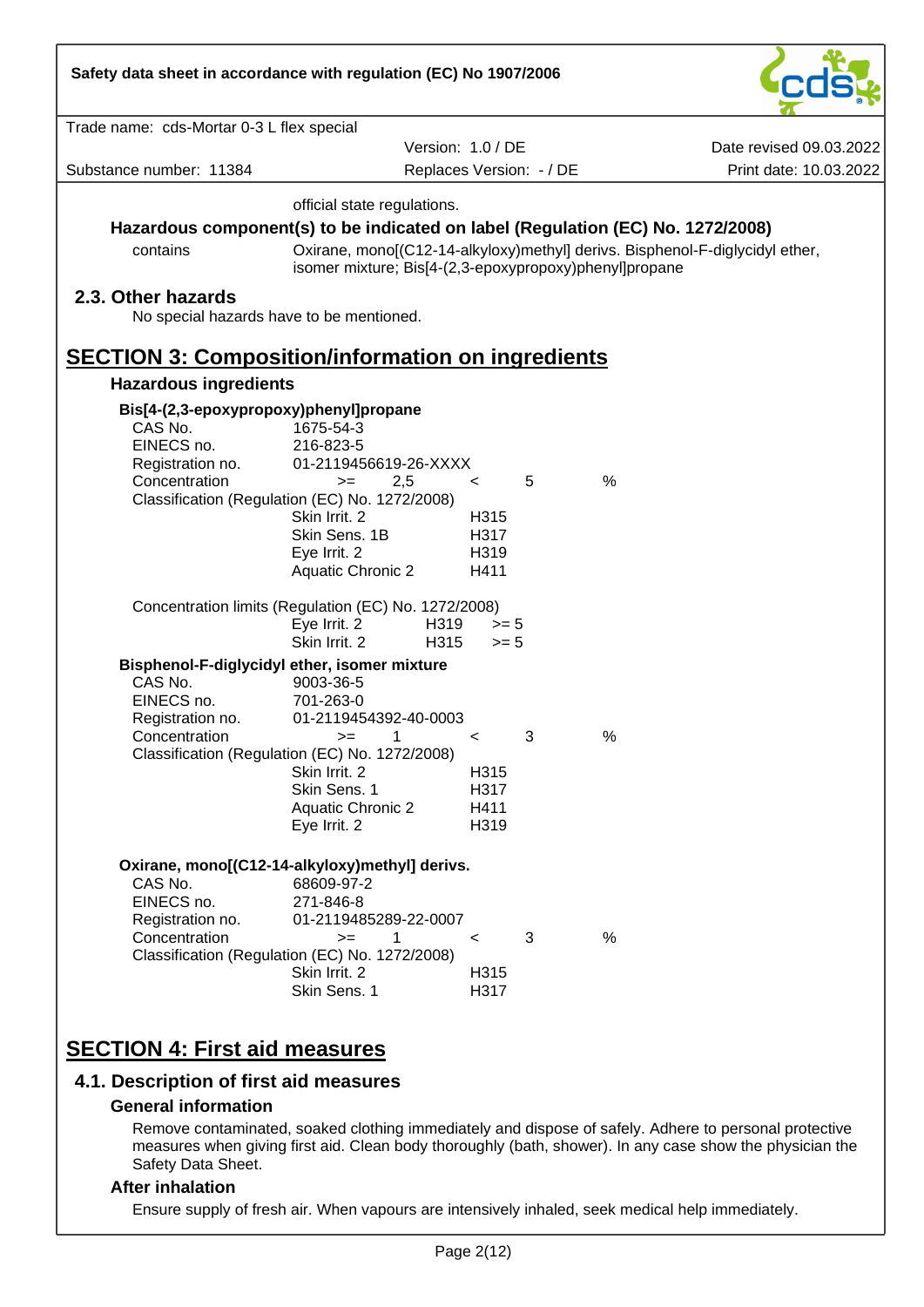

Trade name: cds-Mortar 0-3 L flex special

Version: 1.0 / DE

Date revised 09.03.2022 Substance number: 11384 **Replaces Version: - / DE** Print date: 10.03.2022

#### **After skin contact**

Wash off immediately with soap and water. Take medical treatment.

#### **After eye contact**

Separate eyelids, wash the eyes thoroughly with water (15 min.). Summon a doctor immediately.

#### **After ingestion**

If swallowed, seek medical advice immediately and show this container or label. Rinse mouth thoroughly with water. Let plenty of water be drunk in small gulps. Do not induce vomiting.

#### **Adhere to personal protective measures when giving first aid**

First aider: Pay attention to self-protection!

**4.2. Most important symptoms and effects, both acute and delayed** Until now no symptoms known so far.

# **4.3. Indication of any immediate medical attention and special treatment needed**

#### **Hints for the physician / hazards**

In the case of swallowing with subsequent vomiting, aspiration of the lungs can occur which can lead to chemical pneumonia or asphyxiation.

# **SECTION 5: Firefighting measures**

#### **5.1. Extinguishing media**

#### **Suitable extinguishing media**

Dry powder

#### **Non suitable extinguishing media**

Full water jet

## **5.2. Special hazards arising from the substance or mixture**

In case of combustion evolution of dangerous gases possible.

## **5.3. Advice for firefighters**

#### **Special protective equipment for fire-fighting**

Do not inhale explosion and/or combustion gases. In case of combustion use a suitable breathing apparatus.

#### **Other information**

Collect contaminated fire-fighting water separately, must not be discharged into the drains. Fire residues and contaminated fire-fighting water must be disposed of in accordance with the local regulations.

# **SECTION 6: Accidental release measures**

## **6.1. Personal precautions, protective equipment and emergency procedures**

Avoid contact with skin, eyes and clothing. Refer to protective measures listed in Sections 7 and 8.

#### **6.2. Environmental precautions**

Prevent spread over a wide area (e.g. by containment or oil barriers). Do not discharge into the drains/surface waters/groundwater. In case the product spills into sewage waters, immediately inform the authorities.

#### **6.3. Methods and material for containment and cleaning up**

Pick up with absorbent material. Dispose of absorbed material in accordance with the regulations.

## **6.4. Reference to other sections**

Refer to protective measures listed in Sections 7 and 8.

# **SECTION 7: Handling and storage**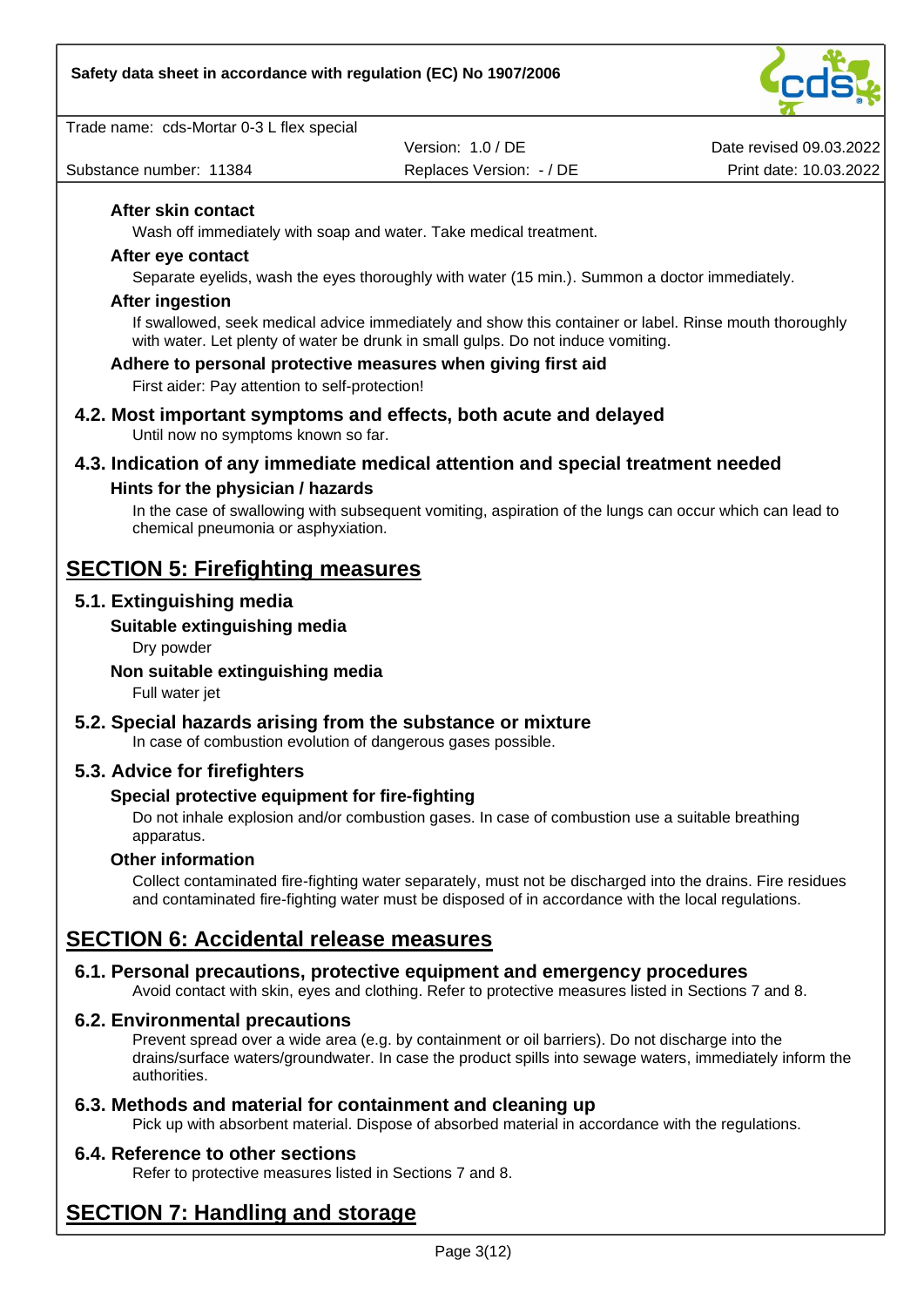

|  |  | Trade name: cds-Mortar 0-3 L flex special |
|--|--|-------------------------------------------|
|--|--|-------------------------------------------|

Substance number: 11384 **Replaces Version: - / DE** Print date: 10.03.2022 Version: 1.0 / DE

Date revised 09.03.2022

# **7.1. Precautions for safe handling**

#### **Advice on safe handling**

Avoid formation of aerosols. Perform filling operations only at stations with exhaust ventilation facilities. Provide suitable exhaust ventilation at the processing machines. Keep container tightly closed.

#### **7.2. Conditions for safe storage, including any incompatibilities**

#### **Requirements for storage rooms and vessels**

Keep in original packaging, tightly closed. Storage rooms must be properly ventilated. Containers which are opened must be carefully resealed and kept upright to prevent leakage. Provide solvent-resistant and impermeable floor.

#### **Storage classes**

Storage class according to TRGS 510 10 Flammable liquids

#### **Further information on storage conditions**

Do not keep at temperatures above 20 °C. Do not keep at temperatures above 20 °C.

# **SECTION 8: Exposure controls/personal protection**

#### **8.1. Control parameters**

#### **Other information**

Contains no substances with occupational exposure limit values.

#### **Derived No/Minimal Effect Levels (DNEL/DMEL)**

| Bis[4-(2,3-epoxypropoxy)phenyl]propane<br>Type of value<br>Reference group<br>Duration of exposure<br>Route of exposure<br>Mode of action<br>Concentration | Derived No Effect Level (DNEL)<br><b>General Population</b><br>Acute<br>oral<br>Systemic effects<br>0,5            | mg/kg             |
|------------------------------------------------------------------------------------------------------------------------------------------------------------|--------------------------------------------------------------------------------------------------------------------|-------------------|
| Type of value<br>Reference group<br>Duration of exposure<br>Route of exposure<br>Mode of action<br>Concentration                                           | Derived No Effect Level (DNEL)<br><b>General Population</b><br>Long term<br>dermal<br>Systemic effects<br>0,0893   | mg/kg             |
| Type of value<br>Reference group<br>Duration of exposure<br>Route of exposure<br>Mode of action<br>Concentration                                           | Derived No Effect Level (DNEL)<br>Worker<br>Long term<br>dermal<br>Systemic effects<br>0,75                        | mg/kg             |
| Type of value<br>Reference group<br>Duration of exposure<br>Route of exposure<br>Mode of action<br>Concentration                                           | Derived No Effect Level (DNEL)<br><b>General Population</b><br>Long term<br>inhalative<br>Systemic effects<br>0,87 | mg/m <sup>3</sup> |
| Type of value<br>Reference group<br>Duration of exposure                                                                                                   | Derived No Effect Level (DNEL)<br>Worker<br>Long term                                                              |                   |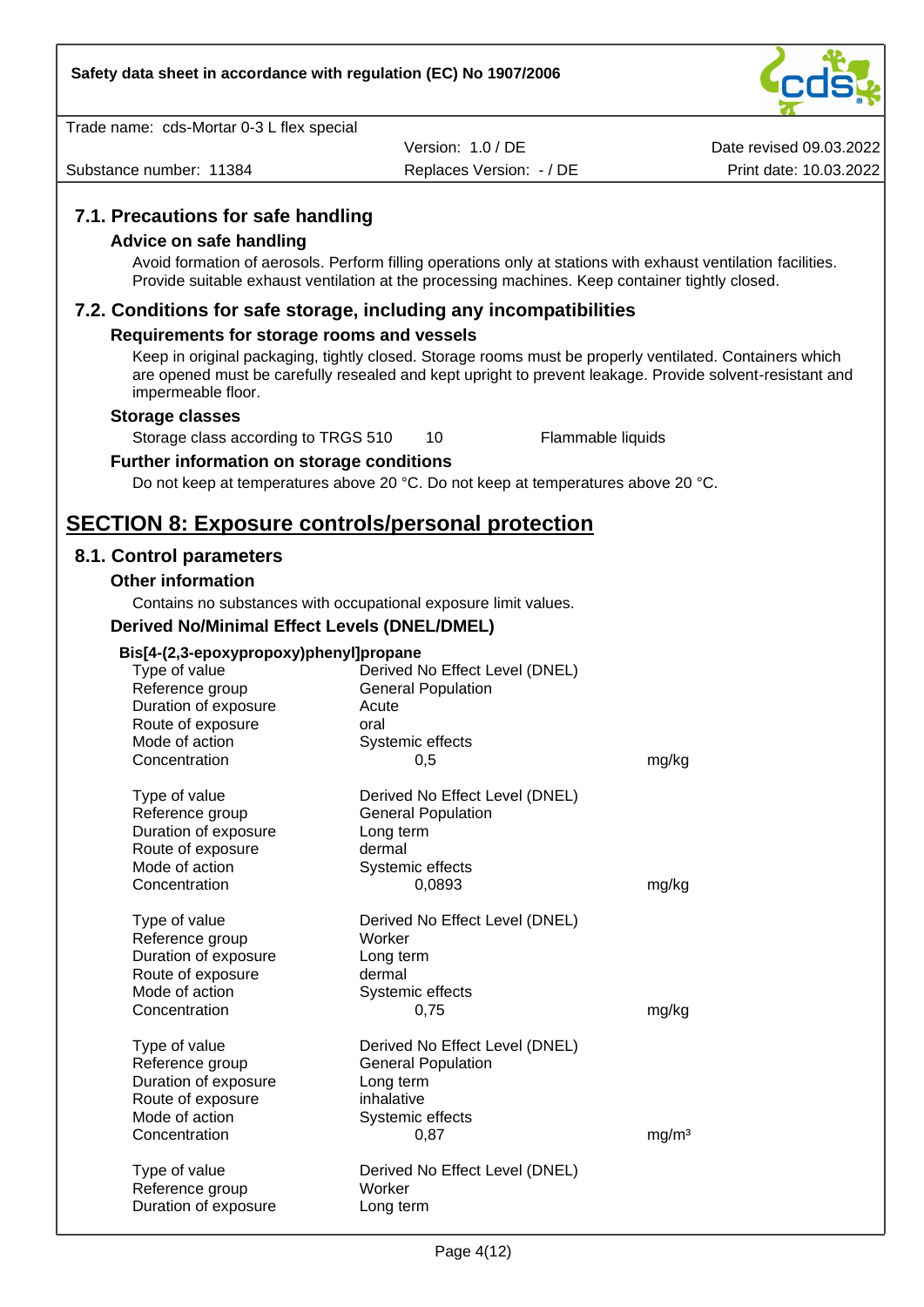# **Safety data sheet in accordance with regulation (EC) No 1907/2006**



| Trade name: cds-Mortar 0-3 L flex special      |                                |                         |
|------------------------------------------------|--------------------------------|-------------------------|
|                                                | Version: 1.0 / DE              | Date revised 09.03.2022 |
| Substance number: 11384                        | Replaces Version: - / DE       | Print date: 10.03.2022  |
| Route of exposure                              | inhalative                     |                         |
| Mode of action                                 | Systemic effects               |                         |
| Concentration                                  |                                |                         |
|                                                | 4,93                           | mg/m <sup>3</sup>       |
| Oxirane, mono[(C12-14-alkyloxy)methyl] derivs. |                                |                         |
| Type of value                                  | Derived No Effect Level (DNEL) |                         |
| Reference group                                | <b>General Population</b>      |                         |
| Duration of exposure                           | Long term                      |                         |
| Route of exposure                              | oral                           |                         |
| Mode of action                                 | Systemic effects               |                         |
| Concentration                                  |                                |                         |
|                                                | 1                              | mg/kg/d                 |
| Type of value                                  | Derived No Effect Level (DNEL) |                         |
| Reference group                                | <b>General Population</b>      |                         |
| Duration of exposure                           | Long term                      |                         |
| Route of exposure                              | dermal                         |                         |
| Mode of action                                 | Systemic effects               |                         |
| Concentration                                  | 2,35                           | mg/kg/d                 |
|                                                |                                |                         |
| Type of value                                  | Derived No Effect Level (DNEL) |                         |
| Reference group                                | Worker                         |                         |
| Duration of exposure                           | Long term                      |                         |
| Route of exposure                              | dermal                         |                         |
| Mode of action                                 | Systemic effects               |                         |
| Concentration                                  | 3,9                            | mg/kg/d                 |
|                                                |                                |                         |
| Type of value                                  | Derived No Effect Level (DNEL) |                         |
| Reference group                                | <b>General Population</b>      |                         |
| Duration of exposure                           | Long term                      |                         |
| Route of exposure                              | inhalative                     |                         |
| Mode of action                                 | Systemic effects               |                         |
| Concentration                                  | 4,1                            | mg/m <sup>3</sup>       |
|                                                |                                |                         |
| Type of value                                  | Derived No Effect Level (DNEL) |                         |
| Reference group                                | Worker                         |                         |
| Duration of exposure                           | Long term                      |                         |
| Route of exposure                              | inhalative                     |                         |
| Mode of action                                 | Systemic effects               |                         |
| Concentration                                  | 13,8                           | mg/m <sup>3</sup>       |
|                                                |                                |                         |
| Bisphenol-F-diglycidyl ether, isomer mixture   |                                |                         |
| Type of value                                  | Derived No Effect Level (DNEL) |                         |
| Reference group                                | <b>General Population</b>      |                         |
| Duration of exposure                           | Long term                      |                         |
| Route of exposure                              | oral                           |                         |
| Mode of action                                 | Systemic effects               |                         |
| Concentration                                  | 6,25                           | mg/kg                   |
| Type of value                                  | Derived No Effect Level (DNEL) |                         |
| Reference group                                | <b>General Population</b>      |                         |
| Duration of exposure                           | Long term                      |                         |
| Route of exposure                              | dermal                         |                         |
| Mode of action                                 | Systemic effects               |                         |
| Concentration                                  | 62,5                           |                         |
|                                                |                                | mg/kg                   |
| Type of value                                  | Derived No Effect Level (DNEL) |                         |
| Reference group                                | Worker                         |                         |
|                                                |                                |                         |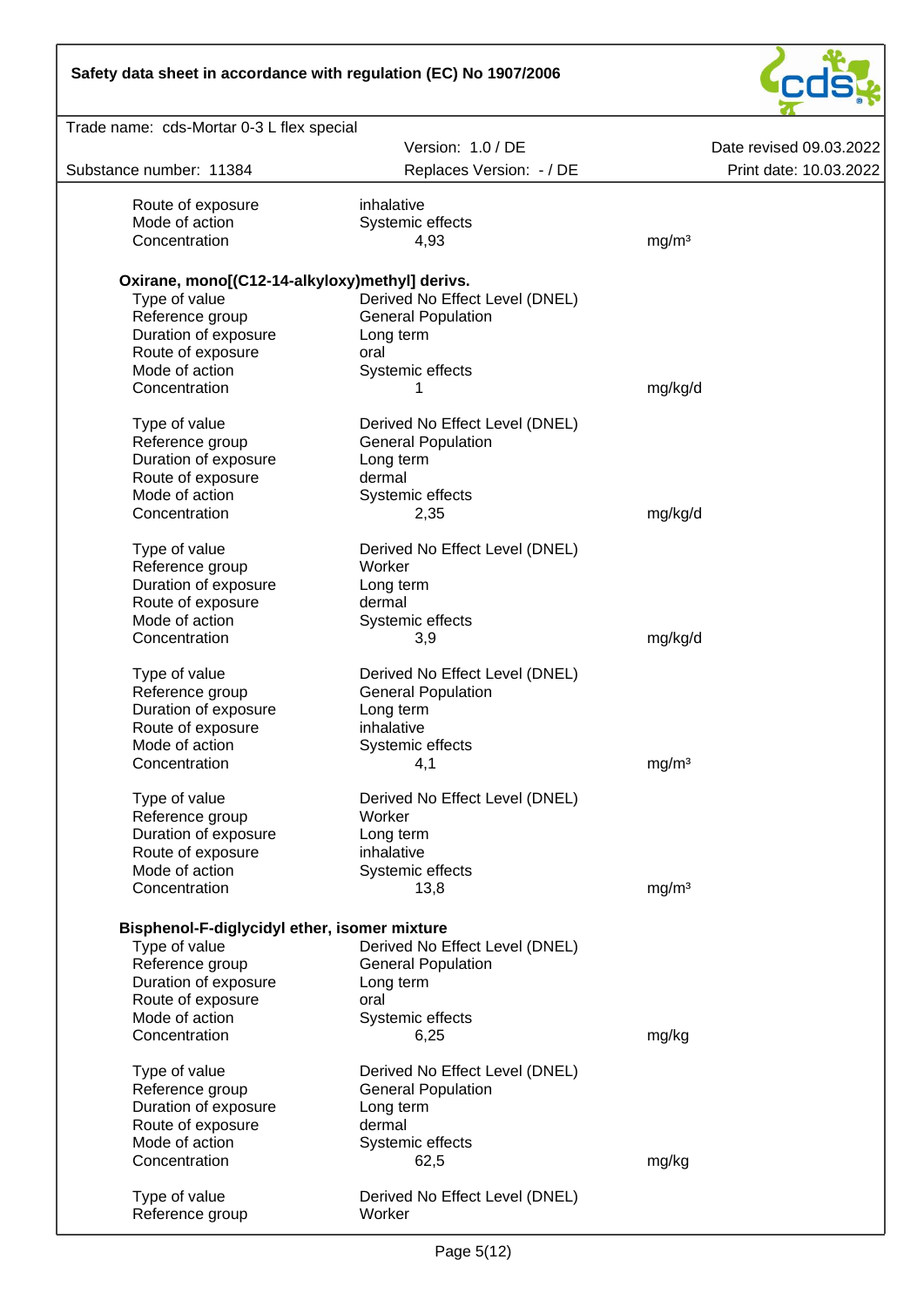# **Safety data sheet in accordance with regulation (EC) No 1907/2006**



| Trade name: cds-Mortar 0-3 L flex special       |                                |                         |
|-------------------------------------------------|--------------------------------|-------------------------|
|                                                 | Version: 1.0 / DE              | Date revised 09.03.2022 |
| Substance number: 11384                         | Replaces Version: - / DE       | Print date: 10.03.2022  |
|                                                 |                                |                         |
| Duration of exposure                            | Long term                      |                         |
| Route of exposure                               | dermal                         |                         |
| Mode of action                                  | Systemic effects               |                         |
| Concentration                                   | 104,15                         | mg/kg                   |
| Type of value                                   | Derived No Effect Level (DNEL) |                         |
| Reference group                                 | <b>General Population</b>      |                         |
| Duration of exposure                            | Long term                      |                         |
| Route of exposure                               | inhalative                     |                         |
| Mode of action                                  |                                |                         |
|                                                 | Systemic effects               |                         |
| Concentration                                   | 8,7                            | mg/m <sup>3</sup>       |
| Type of value                                   | Derived No Effect Level (DNEL) |                         |
| Reference group                                 | Worker                         |                         |
| Duration of exposure                            | Long term                      |                         |
| Route of exposure                               | inhalative                     |                         |
| Mode of action                                  | Systemic effects               |                         |
| Concentration                                   | 29,39                          | mg/m <sup>3</sup>       |
|                                                 |                                |                         |
| <b>Predicted No Effect Concentration (PNEC)</b> |                                |                         |
|                                                 |                                |                         |
| Bis[4-(2,3-epoxypropoxy)phenyl]propane          |                                |                         |
| Type of value                                   | <b>PNEC</b>                    |                         |
| <b>Type</b>                                     | Water                          |                         |
| Concentration                                   | 0,006                          | mg/l                    |
| Type of value                                   | <b>PNEC</b>                    |                         |
|                                                 | Marine                         |                         |
| Type<br>Concentration                           |                                |                         |
|                                                 | 0,001                          | mg/l                    |
| Oxirane, mono[(C12-14-alkyloxy)methyl] derivs.  |                                |                         |
|                                                 | <b>PNEC</b>                    |                         |
| Type of value                                   | Freshwater                     |                         |
| <b>Type</b>                                     |                                |                         |
| Concentration                                   | 0,0072                         | mg/l                    |
| Type of value                                   | <b>PNEC</b>                    |                         |
| <b>Type</b>                                     | Marine                         |                         |
| Concentration                                   | 0,00072                        | mg/l                    |
|                                                 |                                |                         |
| Bisphenol-F-diglycidyl ether, isomer mixture    |                                |                         |
| Type of value                                   | <b>PNEC</b>                    |                         |
| <b>Type</b>                                     | Freshwater                     |                         |
| Concentration                                   | 0,003                          | mg/l                    |
|                                                 |                                |                         |
| Type of value                                   | <b>PNEC</b>                    |                         |
| <b>Type</b>                                     | Marine                         |                         |
| Concentration                                   | 0,0003                         | mg/l                    |
| Type of value                                   | <b>PNEC</b>                    |                         |
|                                                 |                                |                         |
| <b>Type</b>                                     | Sewage treatment plant (STP)   |                         |
| Concentration                                   | 10                             | mg/l                    |
| Type of value                                   | <b>PNEC</b>                    |                         |
| <b>Type</b>                                     | Marine sediment                |                         |
| Concentration                                   | 0,0294                         | mg/kg/d                 |
|                                                 |                                |                         |
|                                                 |                                |                         |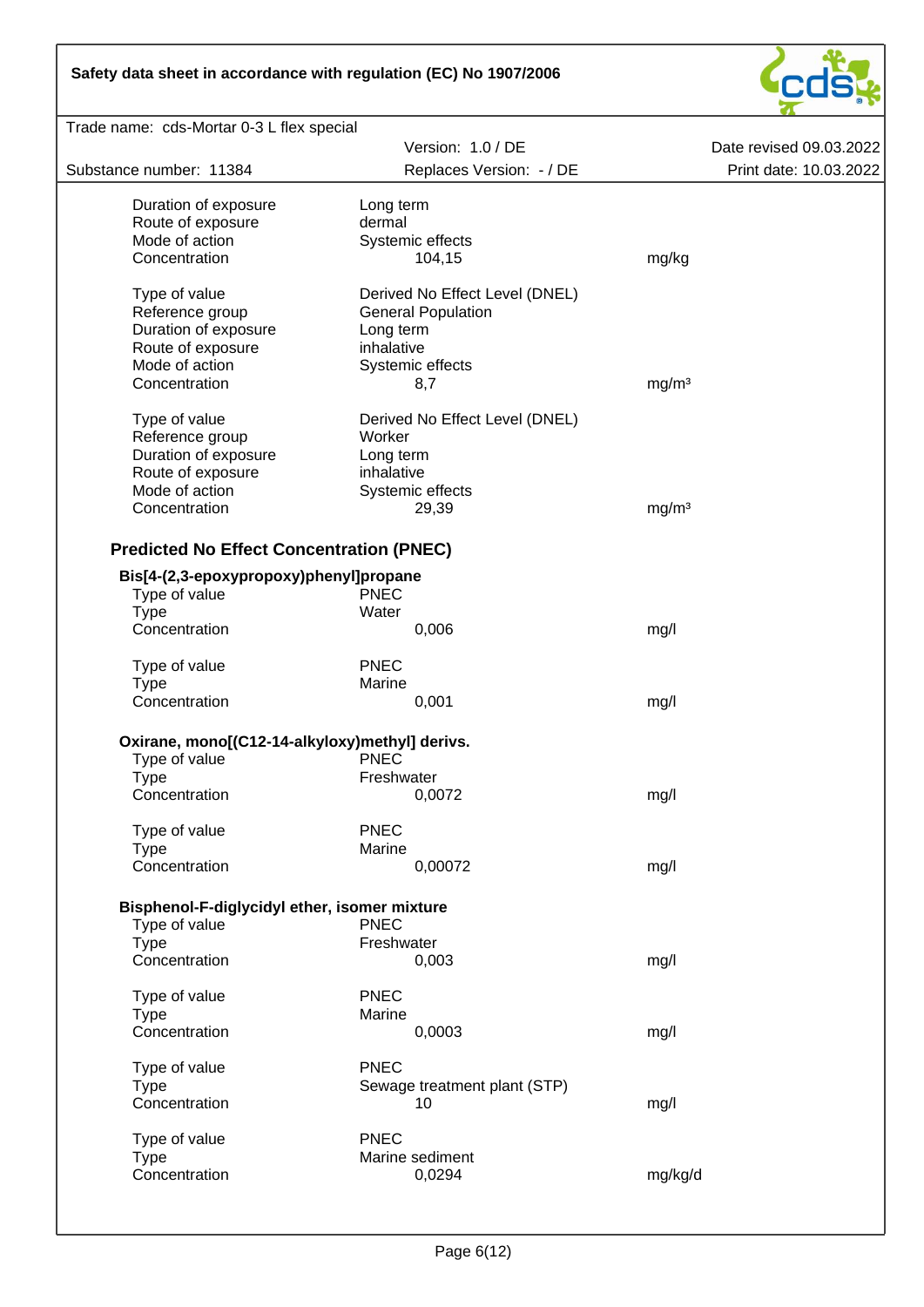

| Trade name: cds-Mortar 0-3 L flex special                                                    |                          |             |                                                                                                           |
|----------------------------------------------------------------------------------------------|--------------------------|-------------|-----------------------------------------------------------------------------------------------------------|
|                                                                                              | Version: 1.0 / DE        |             | Date revised 09.03.2022                                                                                   |
| Substance number: 11384                                                                      | Replaces Version: - / DE |             | Print date: 10.03.2022                                                                                    |
|                                                                                              |                          |             |                                                                                                           |
| 8.2. Exposure controls                                                                       |                          |             |                                                                                                           |
| General protective and hygiene measures                                                      |                          |             |                                                                                                           |
| Hold eye wash fountain available. Hold emergency shower available. Do not inhale             |                          |             |                                                                                                           |
| Wash hands before breaks and after work. Clean skin thoroughly after work; apply skin cream. |                          |             | gases/vapours/aerosols. Avoid contact with skin and eyes. Do not eat, drink or smoke during work time.    |
| <b>Respiratory protection</b>                                                                |                          |             |                                                                                                           |
|                                                                                              |                          |             | If workplace limits are exceeded, a respiratory protection approved for this particular job must be worn. |
| <b>Hand protection</b>                                                                       |                          |             |                                                                                                           |
| Chemical resistant gloves<br>Appropriate Material                                            | neoprene                 |             |                                                                                                           |
| Eye protection                                                                               |                          |             |                                                                                                           |
| Safety glasses with side protection shield                                                   |                          |             |                                                                                                           |
| <b>Body protection</b>                                                                       |                          |             |                                                                                                           |
| Clothing as usual in the chemical industry. Protective shoes                                 |                          |             |                                                                                                           |
|                                                                                              |                          |             |                                                                                                           |
| <b>SECTION 9: Physical and chemical properties</b>                                           |                          |             |                                                                                                           |
|                                                                                              |                          |             |                                                                                                           |
| 9.1. Information on basic physical and chemical properties<br><b>Form</b>                    | liquid                   |             |                                                                                                           |
| <b>Odour threshold</b>                                                                       |                          |             |                                                                                                           |
| Remarks                                                                                      | not determined           |             |                                                                                                           |
| pH value                                                                                     |                          |             |                                                                                                           |
| Remarks                                                                                      | not determined           |             |                                                                                                           |
| <b>Melting point</b>                                                                         |                          |             |                                                                                                           |
| <b>Remarks</b>                                                                               | not determined           |             |                                                                                                           |
| <b>Freezing point</b>                                                                        |                          |             |                                                                                                           |
| Remarks                                                                                      | not determined           |             |                                                                                                           |
| Initial boiling point and boiling range                                                      |                          |             |                                                                                                           |
| Remarks                                                                                      | not determined           |             |                                                                                                           |
| <b>Flash point</b>                                                                           |                          |             |                                                                                                           |
| Value                                                                                        | 100<br>>                 |             | $^{\circ}C$                                                                                               |
|                                                                                              |                          |             |                                                                                                           |
| Evaporation rate (ether $= 1$ ) :<br>Remarks                                                 | not determined           |             |                                                                                                           |
|                                                                                              |                          |             |                                                                                                           |
| <b>Flammability (solid, gas)</b><br>not determined                                           |                          |             |                                                                                                           |
| Upper/lower flammability or explosive limits                                                 |                          |             |                                                                                                           |
| Remarks                                                                                      | not determined           |             |                                                                                                           |
| Vapour pressure                                                                              |                          |             |                                                                                                           |
| Remarks                                                                                      | not determined           |             |                                                                                                           |
| <b>Vapour density</b>                                                                        |                          |             |                                                                                                           |
| Remarks                                                                                      | not determined           |             |                                                                                                           |
| <b>Density</b>                                                                               |                          |             |                                                                                                           |
| Value                                                                                        | $\overline{2}$           |             | g/cm <sup>3</sup>                                                                                         |
| Temperature                                                                                  | 23                       | $^{\circ}C$ |                                                                                                           |
| Solubility in water                                                                          |                          |             |                                                                                                           |
| Remarks                                                                                      | not determined           |             |                                                                                                           |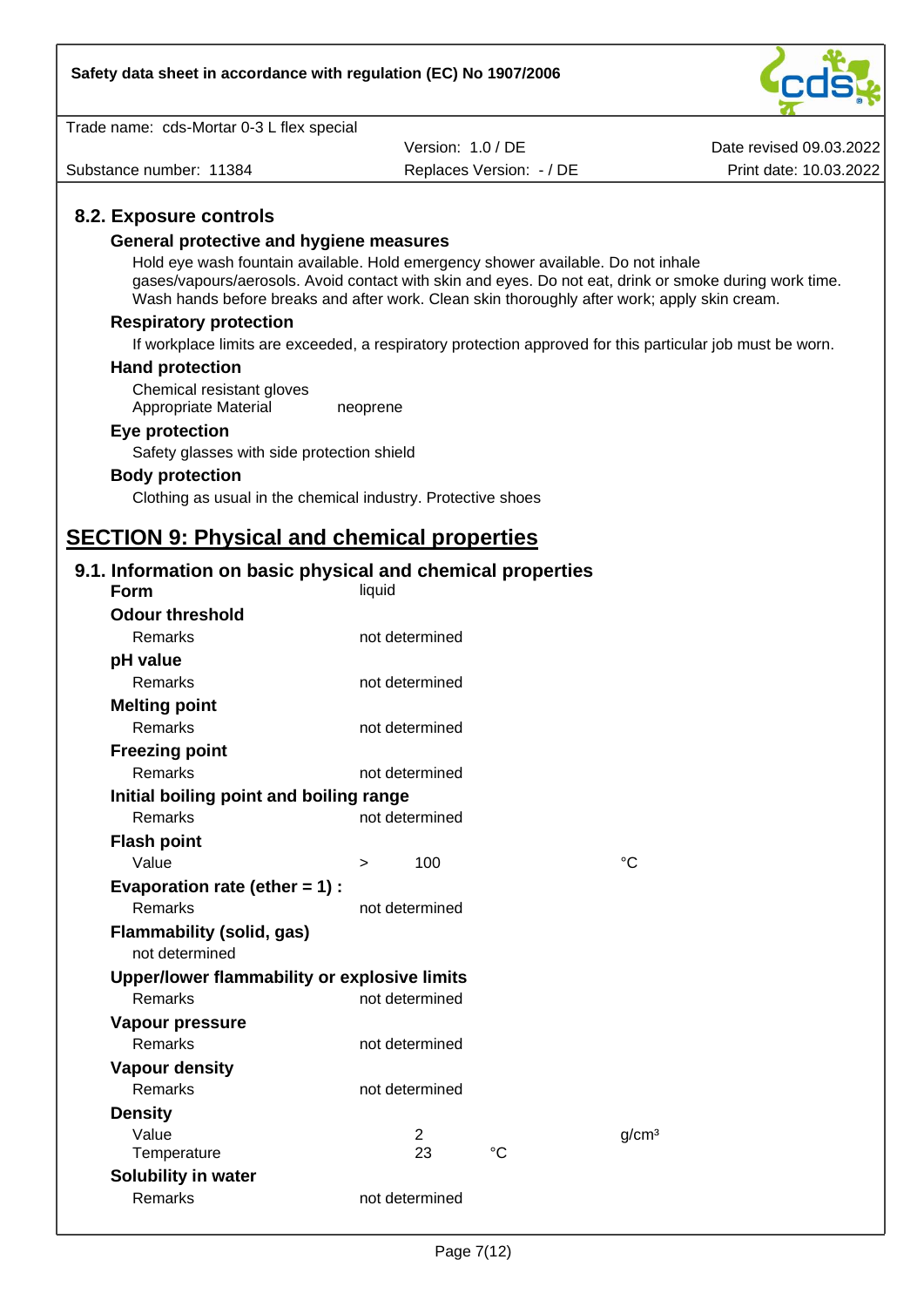

| Safety data sheet in accordance with regulation (EC) No 1907/2006         |                                                                                      |                         |
|---------------------------------------------------------------------------|--------------------------------------------------------------------------------------|-------------------------|
| Trade name: cds-Mortar 0-3 L flex special                                 |                                                                                      |                         |
|                                                                           | Version: 1.0 / DE                                                                    | Date revised 09.03.2022 |
| Substance number: 11384                                                   | Replaces Version: - / DE                                                             | Print date: 10.03.2022  |
|                                                                           |                                                                                      |                         |
| Solubility(ies)<br>Remarks                                                | not determined                                                                       |                         |
| Partition coefficient: n-octanol/water                                    |                                                                                      |                         |
| Remarks                                                                   | not determined                                                                       |                         |
| Ignition temperature                                                      |                                                                                      |                         |
| Remarks                                                                   | not determined                                                                       |                         |
| <b>Decomposition temperature</b>                                          |                                                                                      |                         |
| Remarks                                                                   | not determined                                                                       |                         |
| <b>Viscosity</b>                                                          |                                                                                      |                         |
| Remarks                                                                   | not determined                                                                       |                         |
| <b>Explosive properties</b>                                               |                                                                                      |                         |
| evaluation                                                                | not determined                                                                       |                         |
| <b>Oxidising properties</b>                                               |                                                                                      |                         |
| Remarks                                                                   | not determined                                                                       |                         |
| 9.2. Other information                                                    |                                                                                      |                         |
| <b>Other information</b>                                                  |                                                                                      |                         |
| None known                                                                |                                                                                      |                         |
|                                                                           |                                                                                      |                         |
| <b>SECTION 10: Stability and reactivity</b>                               |                                                                                      |                         |
| 10.1. Reactivity                                                          | No hazardous reactions when stored and handled according to prescribed instructions. |                         |
| 10.2. Chemical stability<br>No hazardous reactions known.                 |                                                                                      |                         |
| 10.3. Possibility of hazardous reactions<br>No hazardous reactions known. |                                                                                      |                         |
| 10.4. Conditions to avoid<br>No hazardous reactions known.                |                                                                                      |                         |
| 10.5. Incompatible materials<br>None known                                |                                                                                      |                         |
| 10.6. Hazardous decomposition products<br>Irritant gases/vapours          |                                                                                      |                         |
| <b>SECTION 11: Toxicological information</b>                              |                                                                                      |                         |
| 11.1. Information on toxicological effects                                |                                                                                      |                         |
| <b>Acute oral toxicity</b>                                                |                                                                                      |                         |
| Remarks                                                                   | Based on available data, the classification criteria are not met.                    |                         |
| <b>Acute oral toxicity (Components)</b>                                   |                                                                                      |                         |
|                                                                           |                                                                                      |                         |
| Bis[4-(2,3-epoxypropoxy)phenyl]propane<br><b>Species</b><br>LD50          | rat<br>15000                                                                         | mg/kg                   |
| Oxirane, mono[(C12-14-alkyloxy)methyl] derivs.                            |                                                                                      |                         |
| <b>Species</b>                                                            | rat                                                                                  |                         |
| LD50                                                                      | 26000                                                                                | mg/kg                   |
| Bisphenol-F-diglycidyl ether, isomer mixture                              |                                                                                      |                         |

isprienor - algryciay retrier, iso<br>
Species rat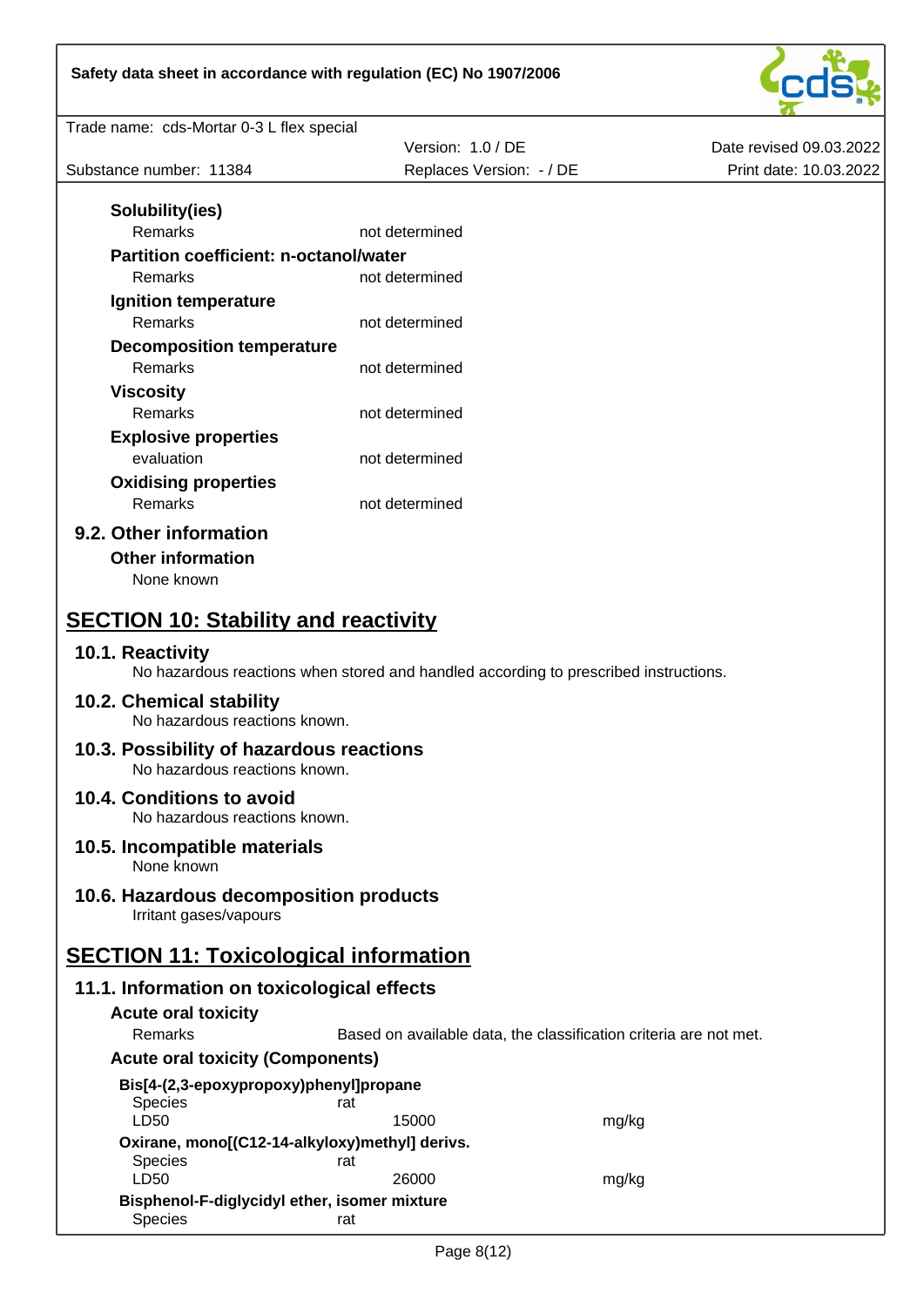# **Safety data sheet in accordance with regulation (EC) No 1907/2006**



| Trade name: cds-Mortar 0-3 L flex special                         |               |                                          |                                                                                                                       |                         |
|-------------------------------------------------------------------|---------------|------------------------------------------|-----------------------------------------------------------------------------------------------------------------------|-------------------------|
|                                                                   |               | Version: 1.0 / DE                        |                                                                                                                       | Date revised 09.03.2022 |
| Substance number: 11384                                           |               | Replaces Version: - / DE                 |                                                                                                                       | Print date: 10.03.2022  |
| LD50                                                              | >             | 5000                                     | mg/kg                                                                                                                 |                         |
| <b>Acute dermal toxicity</b>                                      |               |                                          |                                                                                                                       |                         |
| Remarks                                                           |               |                                          | Based on available data, the classification criteria are not met.                                                     |                         |
| <b>Acute dermal toxicity (Components)</b>                         |               |                                          |                                                                                                                       |                         |
| Bis[4-(2,3-epoxypropoxy)phenyl]propane<br><b>Species</b>          | rabbit        |                                          |                                                                                                                       |                         |
| LD50                                                              |               | 23000                                    | mg/kg                                                                                                                 |                         |
| Oxirane, mono[(C12-14-alkyloxy)methyl] derivs.                    |               |                                          |                                                                                                                       |                         |
| <b>Species</b><br>LD50                                            | rat<br>$\geq$ | 10000                                    | mg/kg                                                                                                                 |                         |
| Bisphenol-F-diglycidyl ether, isomer mixture                      |               |                                          |                                                                                                                       |                         |
| Species                                                           | rat           |                                          |                                                                                                                       |                         |
| LD50                                                              | $\geq$        | 2000                                     | mg/kg                                                                                                                 |                         |
| <b>Acute inhalational toxicity</b>                                |               |                                          |                                                                                                                       |                         |
| <b>ATE</b>                                                        |               | 18,7614                                  | mg/l                                                                                                                  |                         |
| Administration/Form                                               | Dust/Mist     |                                          |                                                                                                                       |                         |
| Method<br>Remarks                                                 |               |                                          | calculated value (Regulation (EC) No. 1272/2008)<br>Based on available data, the classification criteria are not met. |                         |
| <b>Acute inhalative toxicity (Components)</b>                     |               |                                          |                                                                                                                       |                         |
|                                                                   |               |                                          |                                                                                                                       |                         |
| Oxirane, mono[(C12-14-alkyloxy)methyl] derivs.<br>Species         | rat           |                                          |                                                                                                                       |                         |
| <b>LC50</b>                                                       |               | 0,206                                    | mg/l                                                                                                                  |                         |
| Duration of exposure<br>Administration/Form                       | Dust/Mist     | 4<br>$\mathsf{h}$                        |                                                                                                                       |                         |
| <b>Skin corrosion/irritation</b>                                  |               |                                          |                                                                                                                       |                         |
| Remarks                                                           |               |                                          | Based on available data, the classification criteria are not met.                                                     |                         |
| Serious eye damage/irritation                                     |               |                                          |                                                                                                                       |                         |
| Remarks                                                           |               |                                          | Based on available data, the classification criteria are not met.                                                     |                         |
| <b>Sensitization</b>                                              |               |                                          |                                                                                                                       |                         |
| evaluation                                                        |               | May cause sensitization by skin contact. |                                                                                                                       |                         |
| Remarks                                                           |               | The classification criteria are met.     |                                                                                                                       |                         |
| Subacute, subchronic, chronic toxicity                            |               |                                          |                                                                                                                       |                         |
| Remarks                                                           |               | not determined                           |                                                                                                                       |                         |
| <b>Mutagenicity</b>                                               |               |                                          |                                                                                                                       |                         |
| Remarks                                                           |               |                                          | Based on available data, the classification criteria are not met.                                                     |                         |
| <b>Reproductive toxicity</b>                                      |               |                                          |                                                                                                                       |                         |
| Remarks                                                           |               |                                          | Based on available data, the classification criteria are not met.                                                     |                         |
| Carcinogenicity                                                   |               |                                          |                                                                                                                       |                         |
| <b>Remarks</b>                                                    |               |                                          | Based on available data, the classification criteria are not met.                                                     |                         |
| <b>Specific Target Organ Toxicity (STOT)</b>                      |               |                                          |                                                                                                                       |                         |
| <b>Single exposure</b><br>Remarks                                 |               |                                          | Based on available data, the classification criteria are not met.                                                     |                         |
| <b>Repeated exposure</b><br>Remarks                               |               |                                          | Based on available data, the classification criteria are not met.                                                     |                         |
| <b>Aspiration hazard</b>                                          |               |                                          |                                                                                                                       |                         |
| Based on available data, the classification criteria are not met. |               |                                          |                                                                                                                       |                         |
| <b>Experience in practice</b>                                     |               |                                          |                                                                                                                       |                         |
| Inhalation may lead to irritation of the respiratory tract.       |               |                                          |                                                                                                                       |                         |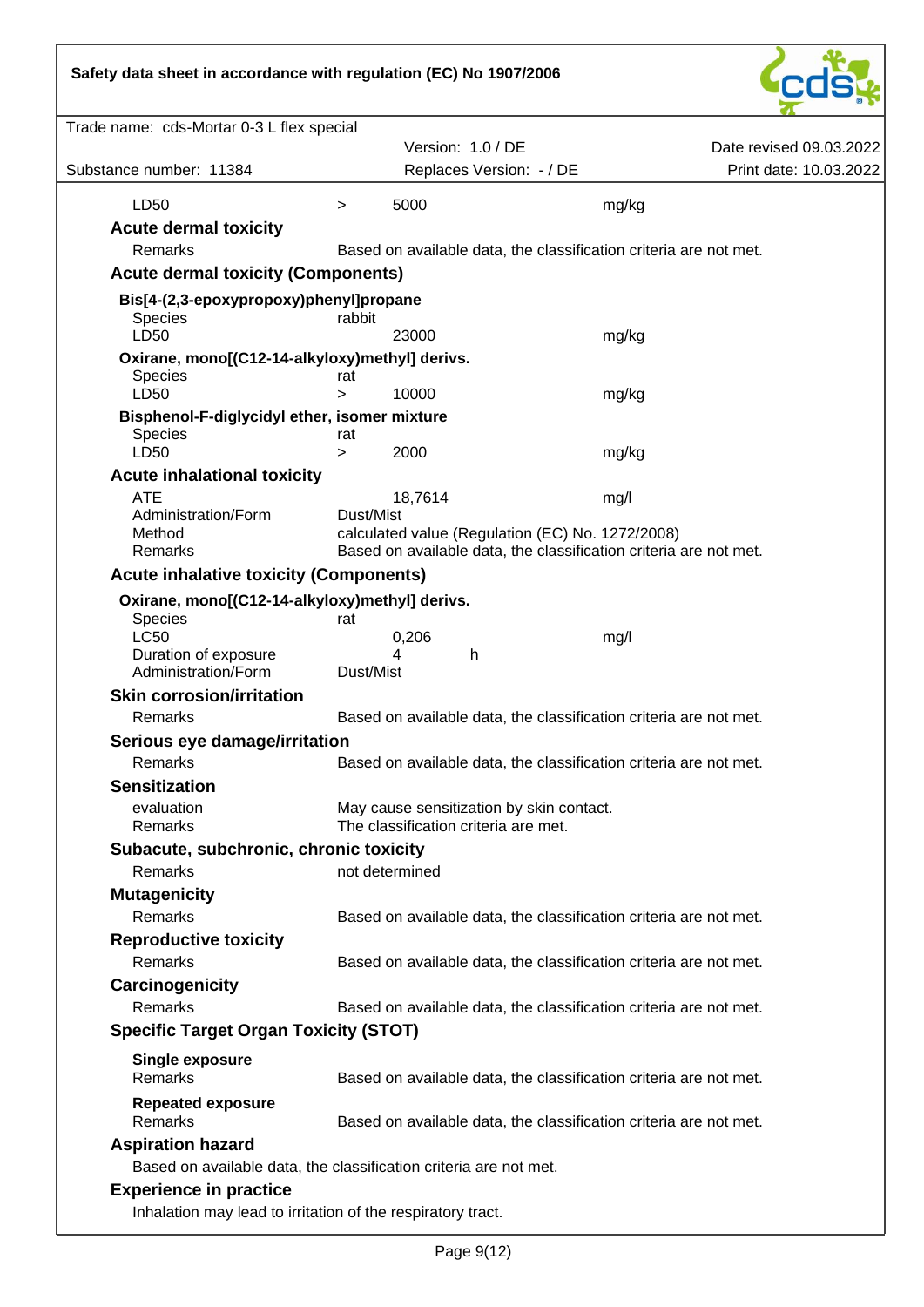

| Trade name: cds-Mortar 0-3 L flex special                              |                                                  |      |                         |
|------------------------------------------------------------------------|--------------------------------------------------|------|-------------------------|
|                                                                        | Version: 1.0 / DE                                |      | Date revised 09.03.2022 |
| Substance number: 11384                                                | Replaces Version: - / DE                         |      | Print date: 10.03.2022  |
| <b>Other information</b>                                               |                                                  |      |                         |
| No toxicological data are available.                                   |                                                  |      |                         |
|                                                                        |                                                  |      |                         |
| <b>SECTION 12: Ecological information</b>                              |                                                  |      |                         |
| 12.1. Toxicity                                                         |                                                  |      |                         |
| <b>General information</b>                                             |                                                  |      |                         |
| not determined                                                         |                                                  |      |                         |
| <b>Fish toxicity (Components)</b>                                      |                                                  |      |                         |
| Bis[4-(2,3-epoxypropoxy)phenyl]propane                                 |                                                  |      |                         |
| Species                                                                | rainbow trout (Oncorhynchus mykiss)              |      |                         |
| <b>LC50</b>                                                            | 2<br>96<br>h                                     | mg/l |                         |
| Duration of exposure<br>Oxirane, mono[(C12-14-alkyloxy)methyl] derivs. |                                                  |      |                         |
| Species                                                                | golden orfe (Leuciscus idus)                     |      |                         |
| <b>LC50</b>                                                            | 1<br>10                                          | mg/l |                         |
| Oxirane, mono[(C12-14-alkyloxy)methyl] derivs.                         |                                                  |      |                         |
| Species<br><b>LC50</b>                                                 | rainbow trout (Oncorhynchus mykiss)<br>5000<br>> | mg/l |                         |
| Duration of exposure                                                   | 96<br>h                                          |      |                         |
| Oxirane, mono[(C12-14-alkyloxy)methyl] derivs.                         |                                                  |      |                         |
| Species<br><b>LC50</b>                                                 | Bluegill (Lepomis macrochirus)                   |      |                         |
| Duration of exposure                                                   | 1800<br>96<br>h                                  | mg/l |                         |
| Bisphenol-F-diglycidyl ether, isomer mixture                           |                                                  |      |                         |
| <b>Species</b>                                                         | golden orfe (Leuciscus idus)                     |      |                         |
| <b>EC50</b><br>Duration of exposure                                    | 2,54<br>96<br>h                                  | mg/l |                         |
| <b>Daphnia toxicity (Components)</b>                                   |                                                  |      |                         |
| Bis[4-(2,3-epoxypropoxy)phenyl]propane                                 |                                                  |      |                         |
| Species                                                                | Daphnia magna                                    |      |                         |
| <b>EC50</b>                                                            | 1,8                                              | mg/l |                         |
| Duration of exposure                                                   | 48<br>h                                          |      |                         |
| Bisphenol-F-diglycidyl ether, isomer mixture<br>Species                | Daphnia magna                                    |      |                         |
| <b>LC50</b>                                                            | 2,55                                             | mg/l |                         |
| Duration of exposure                                                   | 48<br>h                                          |      |                         |
| <b>Algae toxicity (Components)</b>                                     |                                                  |      |                         |
| Bis[4-(2,3-epoxypropoxy)phenyl]propane                                 |                                                  |      |                         |
| <b>Species</b><br>ErC50                                                | Selenastrum capricornutum<br>11                  | mg/l |                         |
| Duration of exposure                                                   | 72<br>h                                          |      |                         |
| Oxirane, mono[(C12-14-alkyloxy)methyl] derivs.                         |                                                  |      |                         |
| <b>Species</b>                                                         | Pseudokirchneriella subcapitata                  |      |                         |
| EbC <sub>50</sub><br>Duration of exposure                              | 843<br>72<br>h                                   | mg/l |                         |
| Bisphenol-F-diglycidyl ether, isomer mixture                           |                                                  |      |                         |
| <b>Species</b>                                                         | Selenastrum capricornutum                        |      |                         |
| <b>LC50</b><br>Duration of exposure                                    | 1,8<br>72<br>h                                   | mg/l |                         |
| <b>Bacteria toxicity (Components)</b>                                  |                                                  |      |                         |
|                                                                        |                                                  |      |                         |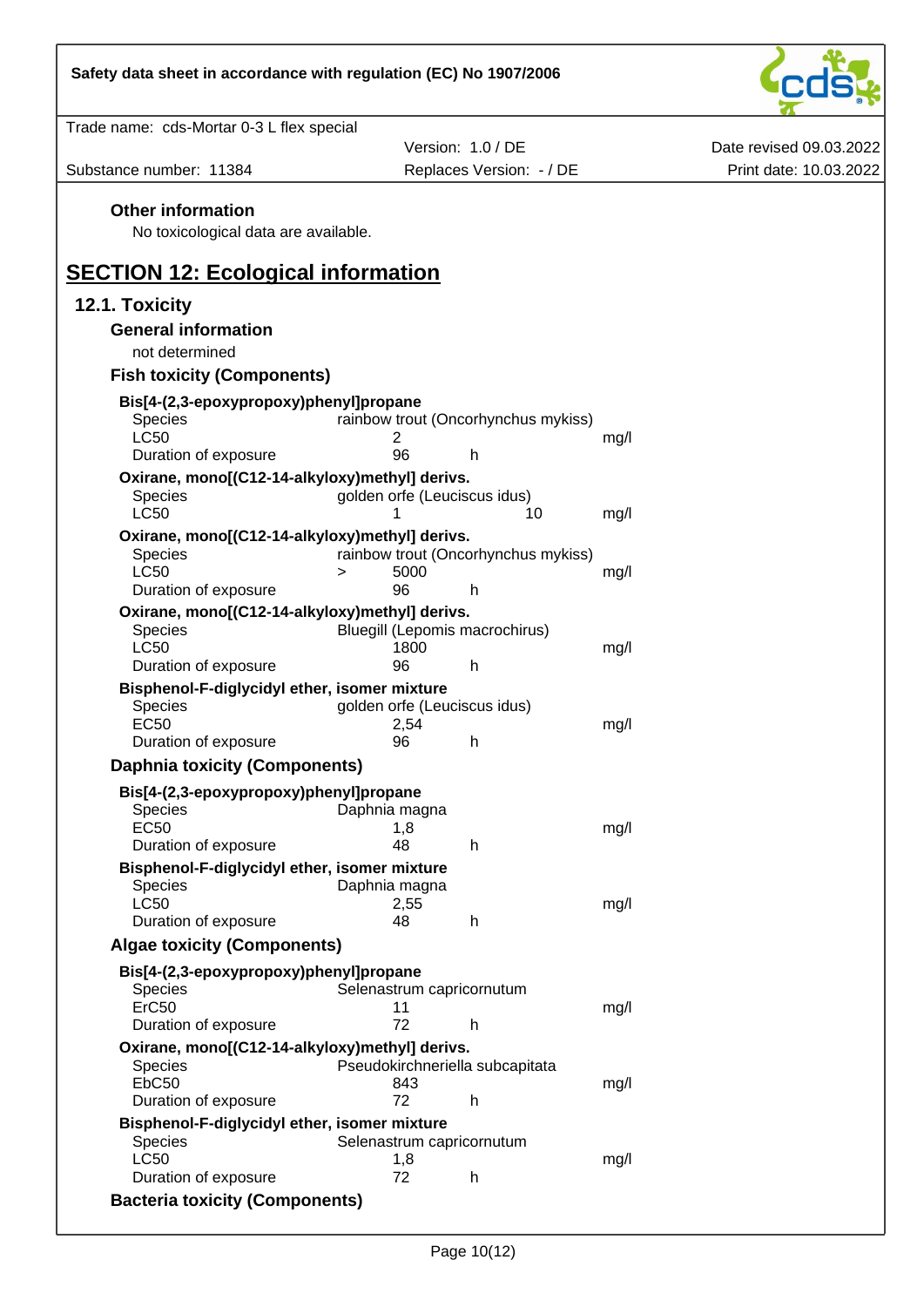| Safety data sheet in accordance with regulation (EC) No 1907/2006                                |                                                                                                |                         |
|--------------------------------------------------------------------------------------------------|------------------------------------------------------------------------------------------------|-------------------------|
| Trade name: cds-Mortar 0-3 L flex special                                                        |                                                                                                |                         |
|                                                                                                  | Version: 1.0 / DE                                                                              | Date revised 09.03.2022 |
| Substance number: 11384                                                                          | Replaces Version: - / DE                                                                       | Print date: 10.03.2022  |
| Oxirane, mono[(C12-14-alkyloxy)methyl] derivs.<br>Species<br><b>EC50</b><br>Duration of exposure | activated sludge<br>100<br>mg/l<br>$\geq$<br>3<br>h.                                           |                         |
| 12.2. Persistence and degradability                                                              |                                                                                                |                         |
| <b>General information</b><br>not determined                                                     |                                                                                                |                         |
| 12.3. Bioaccumulative potential                                                                  |                                                                                                |                         |
| <b>General information</b><br>not determined<br><b>Partition coefficient: n-octanol/water</b>    |                                                                                                |                         |
| Remarks                                                                                          | not determined                                                                                 |                         |
| 12.4. Mobility in soil<br><b>General information</b><br>not determined                           |                                                                                                |                         |
| 12.5. Results of PBT and vPvB assessment                                                         |                                                                                                |                         |
| <b>General information</b><br>not determined                                                     |                                                                                                |                         |
| 12.6. Other adverse effects                                                                      |                                                                                                |                         |
| <b>General information</b>                                                                       |                                                                                                |                         |
| not determined                                                                                   |                                                                                                |                         |
| <b>General information / ecology</b>                                                             | Do not allow to enter soil, waterways or waste water canal. Avoid release into the atmosphere. |                         |
| <b>SECTION 13: Disposal considerations</b>                                                       |                                                                                                |                         |

# **13.1. Waste treatment methods**

#### **Disposal recommendations for the product**

Allocation of a waste code number, according to the European Waste Catalogue (EWC), should be carried out in agreement with the regional waste disposal company.

#### **Disposal recommendations for packaging**

Packaging that cannot be cleaned should be disposed off in agreement with the regional waste disposal company.

# **SECTION 14: Transport information**